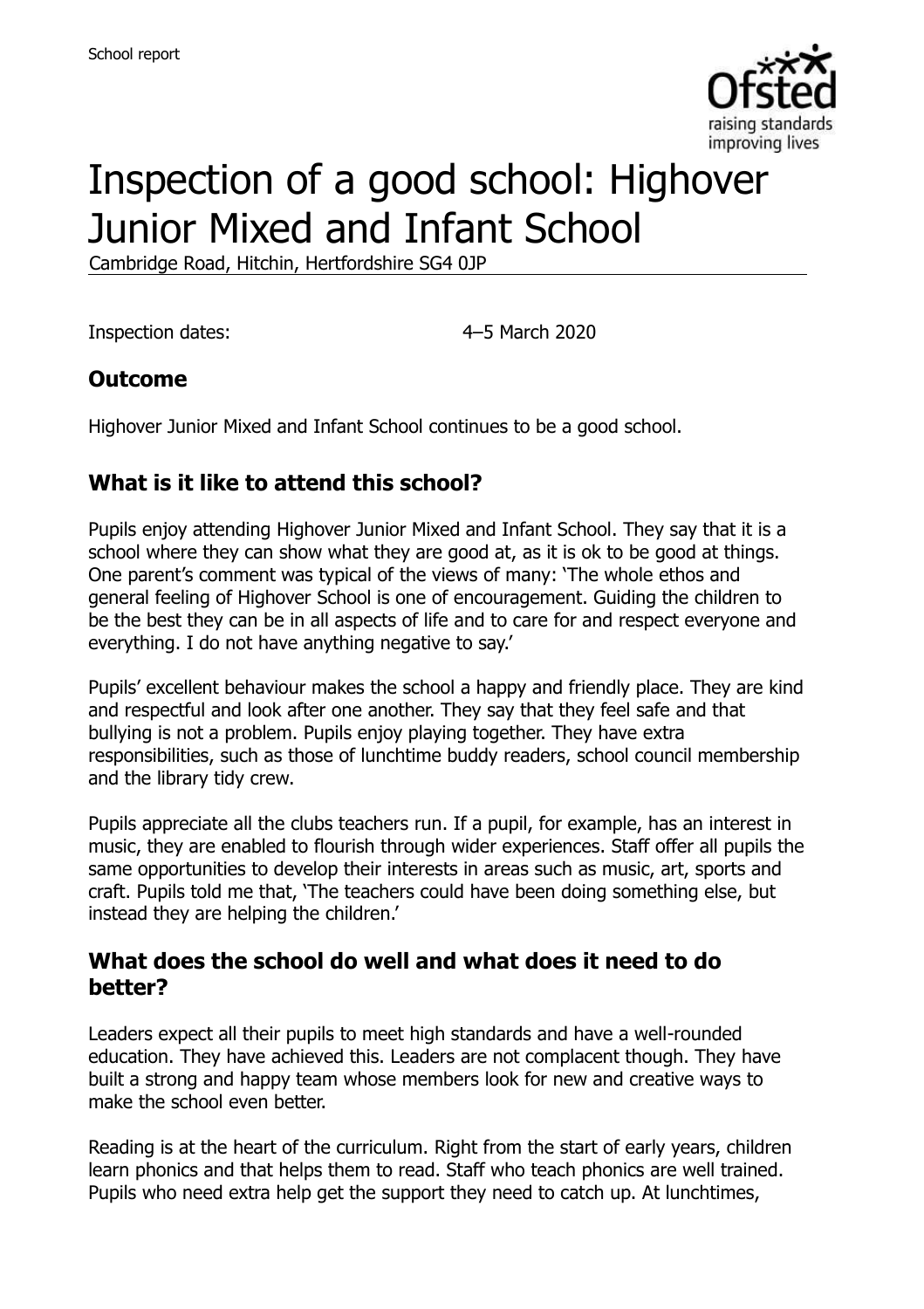

reading leaders from Years 1 and 5 meet in the library to improve pupils' reading confidence. Pupils quickly develop into fluent readers.

As they progress through the school, pupils read increasingly complex texts, bringing reading alive. For example, in one class, pupils used a music video, 'This is me', from the film 'The Greatest Showman' to interpret complex phrases.

Curriculum leaders have developed subject plans that show what pupils will learn and in what order. Pupils achieve well where teachers' subject knowledge is strong. However, this is not the case in all of pupils' learning. In some foundation subjects, teachers do not build on pupils' prior knowledge successfully. This is because teachers' subject knowledge is not secure in these areas of the curriculum.

Disadvantaged pupils and pupils with special educational needs and/or disabilities (SEND) access the curriculum well. Staff support pupils with SEND to develop independence when tackling tasks. The special educational needs coordinator (SENCo) ensures that pupils with SEND receive the support they need. The SENCo helps teachers to understand the barriers to pupils' learning. Teachers match activities to pupils' needs well.

Many activities and opportunities support pupils' wider development. Through the curriculum, they learn about keeping healthy, for example by inviting parents and carers to 'come dine with me' events about eating healthily. The school council introduces pupils to ideas of democracy and working together to represent others in the school community.

Governors provide good support and challenge to the school. They ensure that they have the information they need to hold school leaders to account. They understand their duties about keeping pupils safe.

Leaders are proud of their school and its place in the local community. Staff are proud to work at the school. They feel well supported and staff morale is very high. Staff agree that the leaders and governing body consider their workload and well-being and manage change carefully. All parents and carers are positive about the school.

# **Safeguarding**

The arrangements for safeguarding are effective.

Leaders ensure that keeping children safe is everyone's responsibility. Leaders carry out appropriate checks on adults before they begin to work or volunteer at the school. All staff receive training and regular updates, so they know how to identify and report any concerns about pupils' welfare. Leaders work well with external agencies to make sure that pupils get the help and support they need.

Pupils are safe and know how to stay safe when online and in other environments. Classroom 'worry boxes' give pupils further opportunities to talk through any concerns they have. They are confident that adults will help them.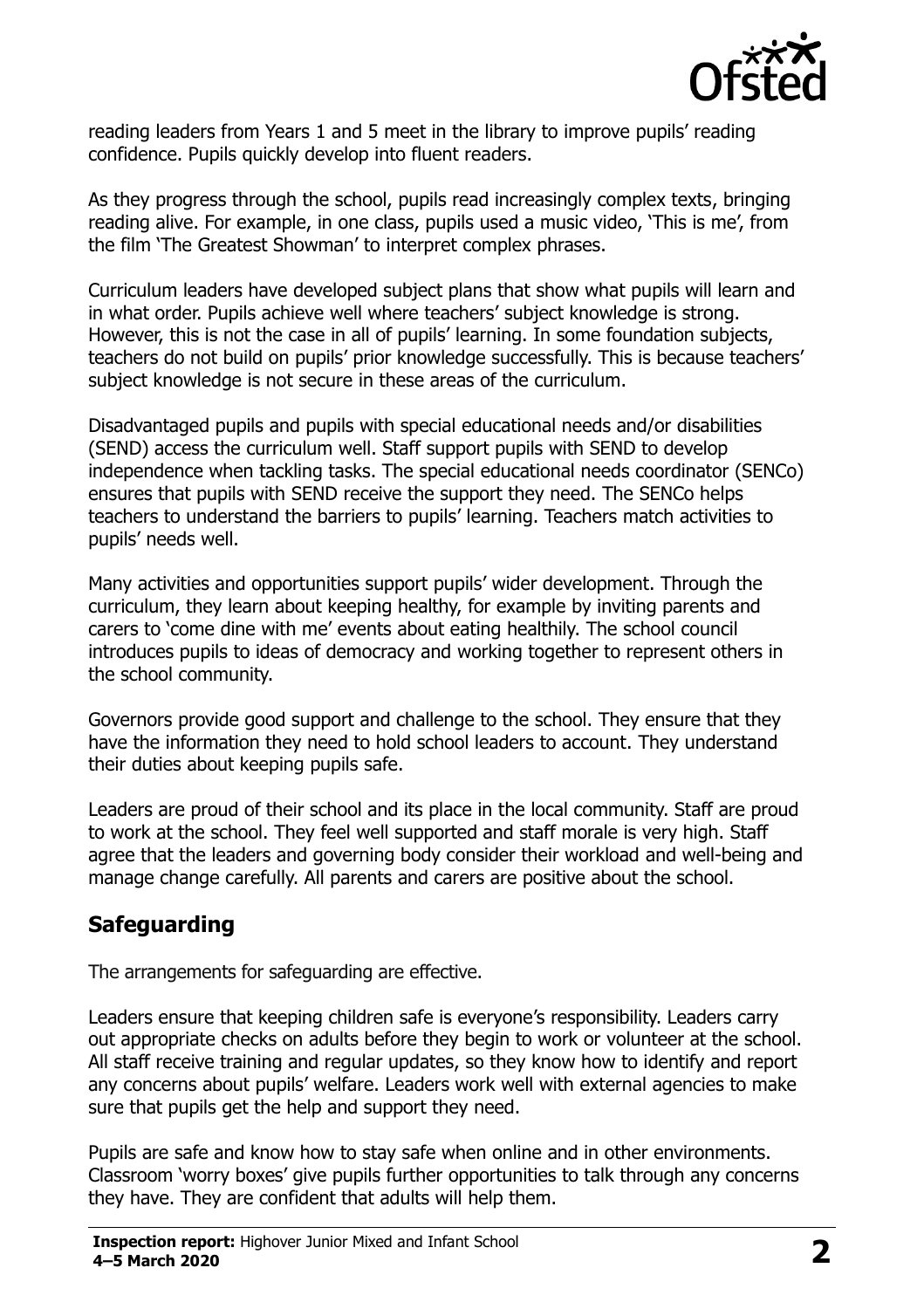

# **What does the school need to do to improve?**

# **(Information for the school and appropriate authority)**

Some foundation subjects are not as well developed as others. Leaders have ensured that for every subject, the content is well chosen and in a logical sequence. They have provided teachers with training and support with planning. However, not all teachers have sufficient depth of knowledge and confidence in teaching these subjects. Leaders must ensure that teachers understand how to use all the planned curriculum so that effective use is made of pupils' prior knowledge and pupils are challenged to think deeply about their learning.

#### **Background**

When we have judged a school to be good, we will then normally go into the school about once every four years to confirm that the school remains good. This is called a section 8 inspection of a good or non-exempt outstanding school. We do not give graded judgements on a section 8 inspection. However, if we find some evidence that the school could now be better than good, then the next inspection will be a section 5 inspection. Usually this is within one to two years of the date of the section 8 inspection. If we have serious concerns about safeguarding, behaviour or the quality of education, we will convert the section 8 inspection to a section 5 inspection immediately.

This is the second section 8 inspection since we judged the school to be good on 2 February, 2016.

#### **How can I feed back my views?**

You can use [Ofsted Parent View](https://parentview.ofsted.gov.uk/) to give Ofsted your opinion on your child's school, or to find out what other parents and carers think. We use Ofsted Parent View information when deciding which schools to inspect, when to inspect them and as part of their inspection.

The Department for Education has further quidance on how to complain about a school.

If you are the school and you are not happy with the inspection or the report, you can [complain to Ofsted.](https://www.gov.uk/complain-ofsted-report)

#### **Further information**

You can search for [published performance information](http://www.compare-school-performance.service.gov.uk/) about the school.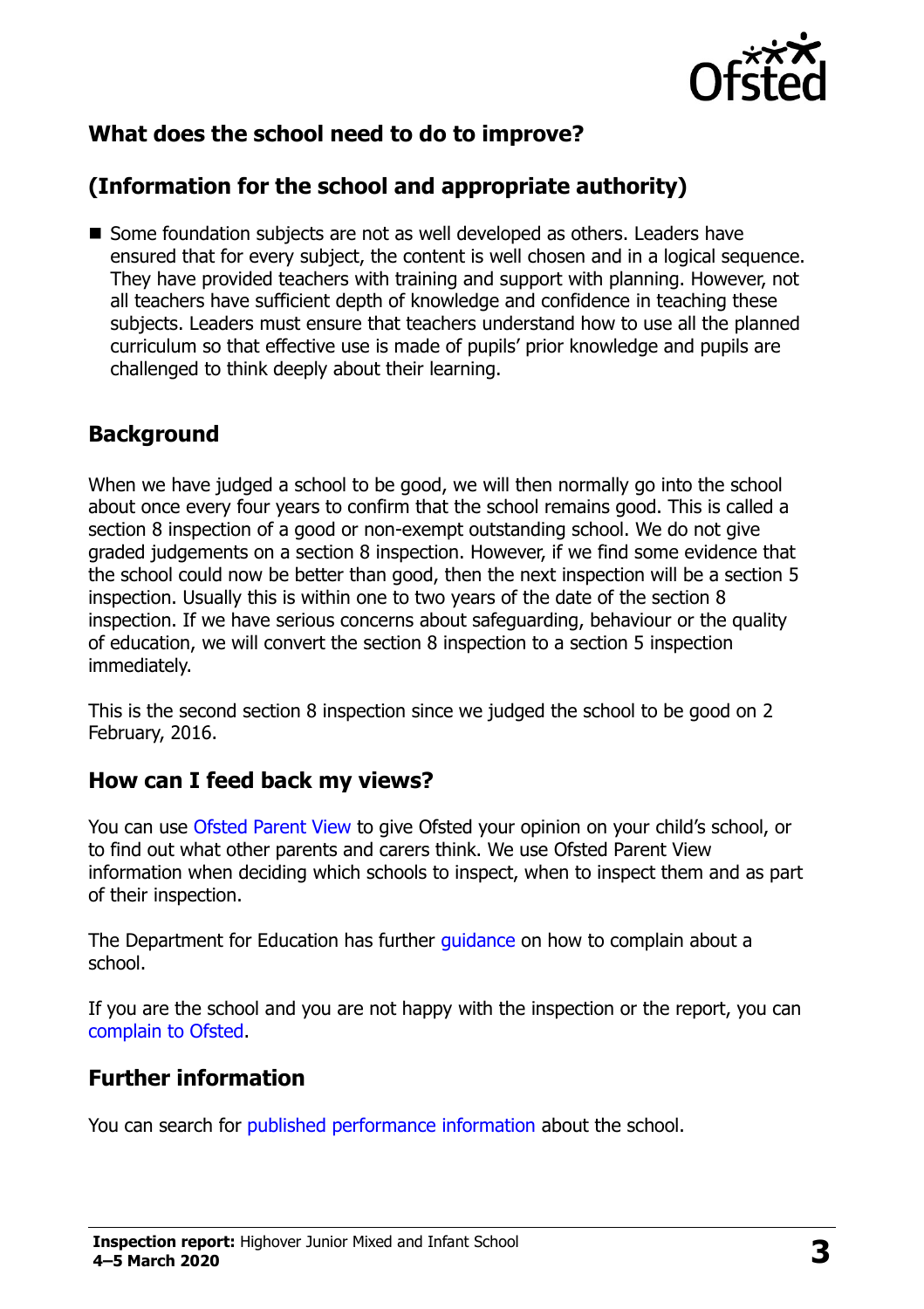

In the report, '[disadvantaged pupils](http://www.gov.uk/guidance/pupil-premium-information-for-schools-and-alternative-provision-settings)' refers to those pupils who attract government pupil premium funding: pupils claiming free school meals at any point in the last six years and pupils in care or who left care through adoption or another formal route.

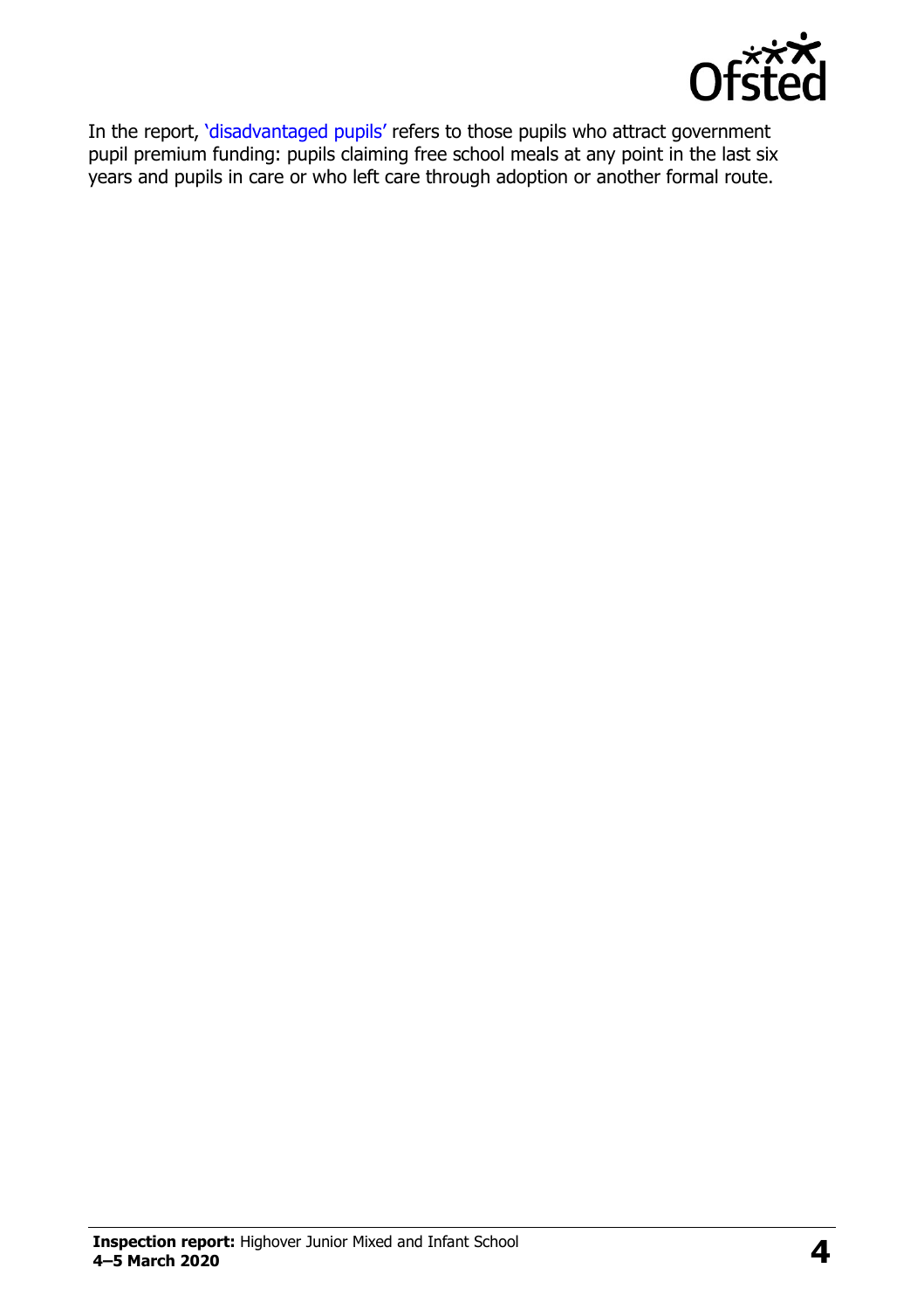

### **School details**

| Unique reference number             | 117115                                                               |
|-------------------------------------|----------------------------------------------------------------------|
| <b>Local authority</b>              | <b>Hertfordshire</b>                                                 |
| <b>Inspection number</b>            | 10110264                                                             |
| <b>Type of school</b>               | Primary                                                              |
| <b>School category</b>              | Maintained                                                           |
| Age range of pupils                 | 3 to 11                                                              |
| <b>Gender of pupils</b>             | Mixed                                                                |
| Number of pupils on the school roll | 443                                                                  |
| <b>Appropriate authority</b>        | Governing body                                                       |
| <b>Chair of governing body</b>      | Mrs Lee Clarke                                                       |
| <b>Headteacher</b>                  | Mrs Lisa Hayes                                                       |
| Website                             | www.highover.herts.sch.uk                                            |
| Date of previous inspection         | 2 February 2016, under section 8 of the<br><b>Education Act 2005</b> |

# **Information about this school**

- Highover Junior Mixed Infant School is larger than the average-sized primary school.
- The early years provides part-time Nursery education and full-time education for children in the Reception class.
- $\blacksquare$  The proportion of pupils supported by the pupil premium is below the national average.

#### **Information about this inspection**

- I met with the headteacher, the two deputies and other leaders, including the inclusion leader and curriculum leaders. I also met with the chair of the governing body and nine other governors.
- A conversation was held with a representative from the local authority.
- Deep dives were carried out in reading, music and history. For each of these areas, I spoke to senior leaders, curriculum leaders and teachers and pupils. I visited lessons and looked at pupils' work, including video evidence.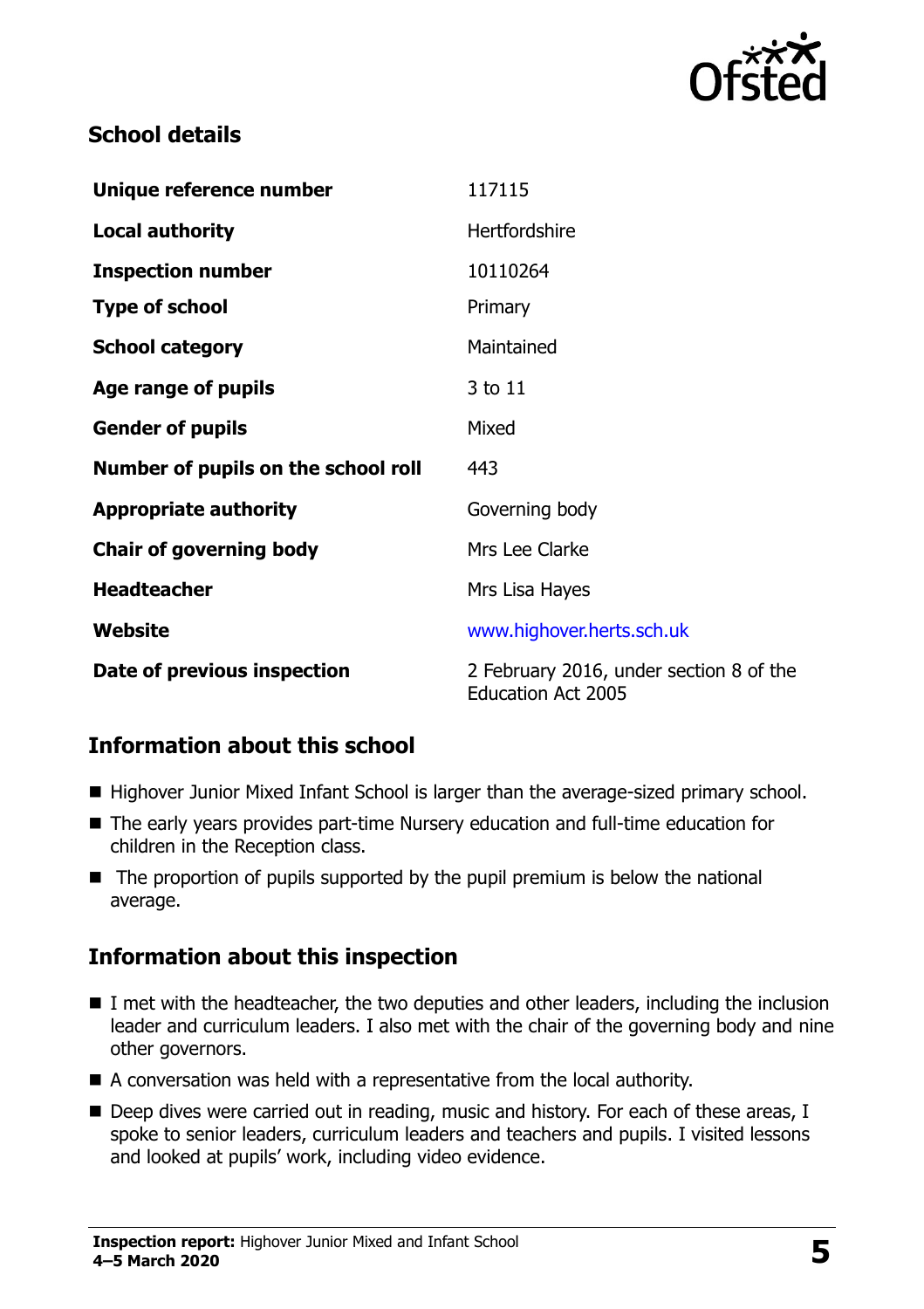

- To inspect safeguarding arrangements, I spoke to the designated safeguarding leaders, scrutinised safeguarding documentation, checked the single central record, looked at the responses to the parent, pupil and staff surveys and spoke to pupils.
- I observed pupils' behaviour while they were in lessons, moving around the school and in the playground, and asked pupils for their views on behaviour and bullying.
- A wide range of documentation was scrutinised, including the school's own evaluation and development plan and external reports.
- I took into account 152 responses to Ofsted's online questionnaire, Parent View, including 151 written comments. I also considered responses from 36 staff who completed Ofsted's survey. There were 174 responses to the pupil questionnaire. To gain their views of the school, I spoke with pupils during the school day.

#### **Inspection team**

Cassandra Williams, lead inspector Ofsted Inspector